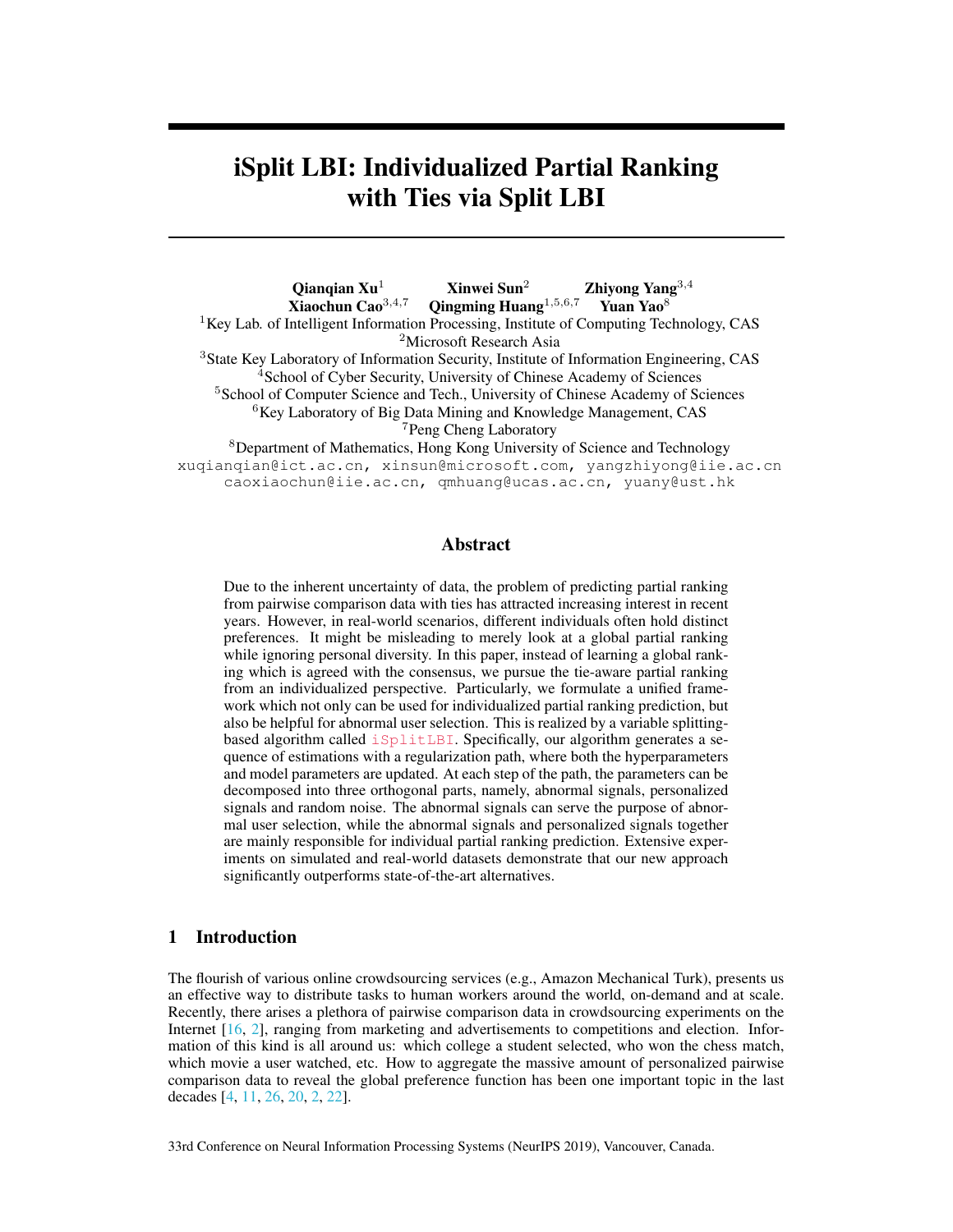*But is the aggregated result necessarily more important than individual opinions?* This is not always the case especially when our Internet is flooded with personalized information in diversity. The disagreement over the crowd could not be simply interpreted as a random perturbation of a consensus that everybody should follow. For example, we often observe quite different preferences on a college ranking or a favorite movie list. Hence the wave of personalized ranking arises in recent years in search of better individualized models. One line of the related research assumes that the ranking function is determined by a small number of underlying intrinsic functions such that every individual's personalized preference is a linear combination of these intrinsic functions [30, 19, 12, 6]. Another line of research attributes the personalized bias to user quality, where either a single parameter or a general confusion matrix is adopted to model the users' ability to provide a correct label [7, 13, 15, 23, 25, 33]. There is also a trend to explore personalized ranking effects in terms of preference distributions [18, 17]. Moreover, [28, 27] take a wide spectrum by considering both the social preference and individual variations simultaneously. Specifically, it designs a basic linear mixed-effect model which not only can derive the common preference on population-level, but also can estimate user's preference/utility deviation in an individual-level.



Figure 1: An example of pairwise ranking with ties.

All the work mentioned above either focuses on instance-wise preference learning or assumes that the candidates are comparable in a total order. For pairwise preference learning, however, the answer might go beyond a win/loss option in real-world scenarios. The following gives an example in crowdsourced college ranking.

Example. *In world college ranking with crowdsourcing platforms such as* Allourideas*, a participant is asked about "which university (of the following two) would you rather attend?". As is shown in Fig.1,* let  $G = (V, E)$  *be a pairwise ranking graph whose vertex set is*  $V$ *, the set of universities to be* 

*ranked, and the edge set is* E*, the set of university pairs which receive some comparisons from* users. Here different colors indicate different users. If a voter thinks college  $V_3$  is better than col*lege* V6*, a solid arrowed line from* V<sup>3</sup> *to* V<sup>6</sup> *occurs (i.e., superiority). However, when a voter thinks the two colleges (i.e.,* V<sup>1</sup> *and* V3*) listed are incomparable and difficult to judge, he may click the button "I can't decide", then a dotted line connecting*  $V_1$  *and*  $V_3$  *happens (i.e., tie).* 

Here for a pair  $(i, j)$ , if a voter believes i and j share a similar strength and neither one is superior to the other, he may abstain from this decision and leave it with a tie. An abstention of this kind is an obvious means to avoid unreliable predictions. Such kind of pairwise comparison data, together with "I cannot decide" decision, provide us information about possible ties or equivalent classes of items in partial orders. Though there is some work in the literature studying how to organize information in partial orders of such tied subsets or equivalent classes (partitions, bucket orders) [5, 14], little has been done on learning the *individualized* partial order models from such pairwise comparison data with ties.

In this paper, we aim to learn the individualized partial ranking models for each user based on such kind of pairwise ranking graph with ties. Based on the partial ranking, we could recommend universities for a specific user. For example, recommending universities that are with the same quality as college A; or, recommending universities that are slightly better than college B, etc.

Moreover, another challenge of personalized preference ranking comes from the fact that abnormal users might exist in the crowd. They either bear an extremely different pattern with the majority of the crowd or belong to malicious users trying to attack the learning system. To deal with abnormal user detection in crowdsourced data, existing studies often take a majority voting strategy, which often ignores the personalized effect.

Seeing the issues mentioned above, we propose a unified framework, called  $i$ SplitLBI, for personalized partial ranking, tie state recognition, and abnormal user detection. The merits of our framework are of three-fold: 1) It decomposes the parameters into three orthogonal parts, namely, abnormal signals, personalized signals, and random noise. The abnormal signals can serve the purpose of abnormal user detection, while the abnormal signals and personalized signals together are mainly responsible for user partial ranking prediction. 2) It provides a compatible framework be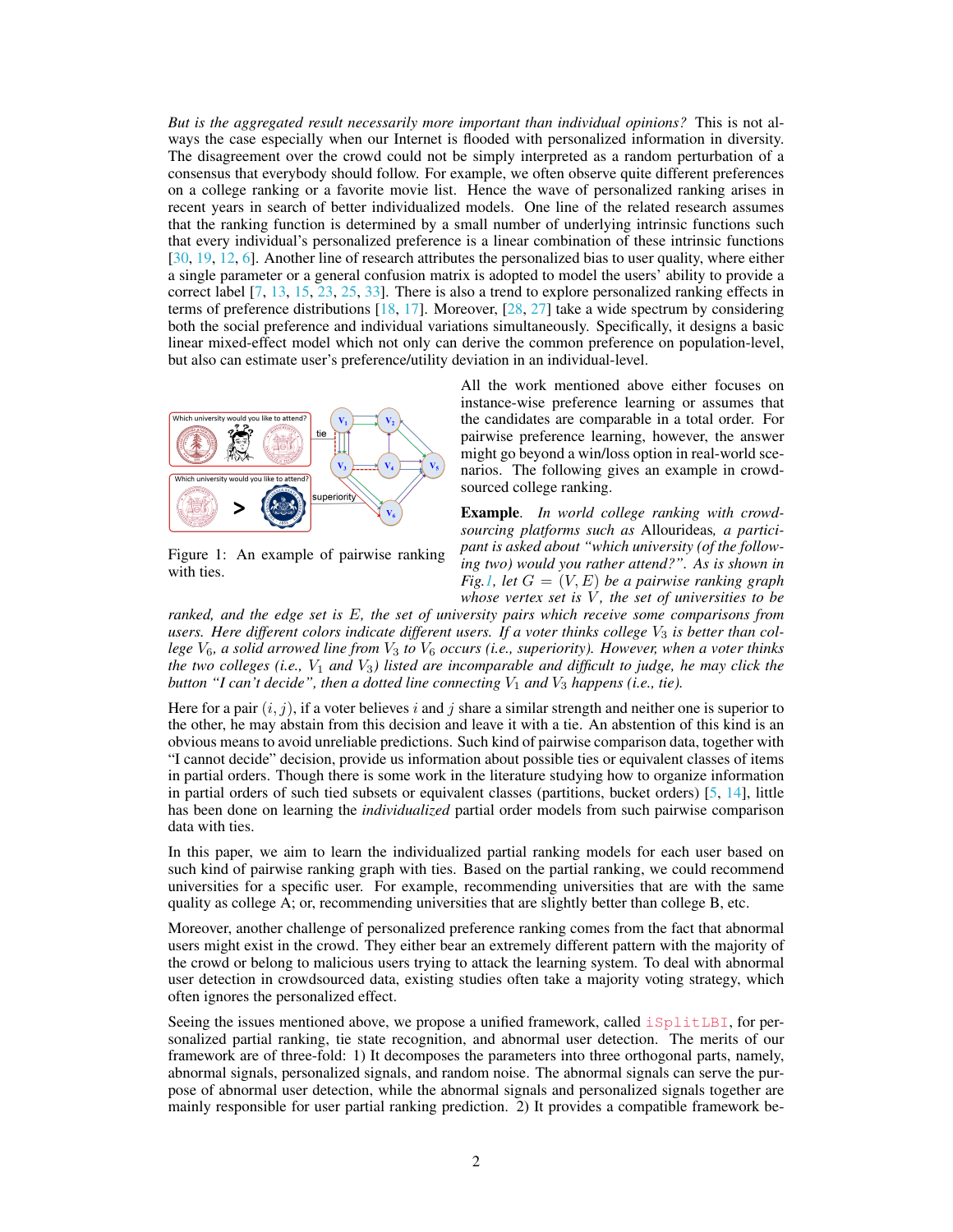tween predict individual preferences (i.e., *model prediction*) and identification of abnormal users (i.e., *model selection*) by virtue of variable splitting scheme. 3) Exploiting the regularization path, it simultaneously searches hyper-parameters and model parameters. Up to our knowledge, this is the first proposal of such a model in the literature on partial ranking.

# 2 Methodology

In crowdsourced pairwise comparison experiments, suppose there are  $n$  alternatives or items to be ranked. Traditionally, the pairwise comparison labels collected from users can be naturally represented as a directed comparison graph  $G = (V, E)$ . Let  $V = \{1, 2, \ldots, n\}$  be the vertex set of n items and  $E = \{(u, i, j) : i, j \in V, u \in U\}$  be the set of edges, where U is the set of all users who compared items. User u provides his/her preference between choice i and j, such that  $y_{ij}^u = 1$ means u prefers i to j and  $y_{ij}^u = -1$  otherwise.

However, in real-world applications, ties are ubiquitous. In this case, if a rater thinks neither of the two items in a pair is superior to the other, he/she may abstain from this decision and instead declare a tie, as is shown with the red dotted line in Fig.1. This inspires us to adopt a win/tie/lose user feedback in the following sense:

$$
y_{ij}^{u} = \begin{cases} 1, & \text{if } u \text{ prefers } i \text{ to } j, \\ -1, & \text{if } u \text{ prefers } j \text{ to } i, \\ 0, & \text{otherwise.} \end{cases}
$$
 (1)

Given the definition of the user feedback, in the rest of this section, we elaborate our proposed model in the following order. First we propose a probability model to describe the generation process of the comparison results  $y_{ij}^u$ . Then we present a simple iterative algorithm called individualized Split Linearized Bregman Iterations (i.e., iSplitLBI) for individualized partial ranking. In the end, we provide a decomposition property of iSplitLBI which dives deeper into the insights of our proposed model.

## 2.1 Probabilistic Model of Partial Ranking with Ties

Now we describe our dataset at hand with the following notations. Suppose that we have  $U$  users and for a specific user u, he/she annotates  $n_u$  pairwise comparisons. For a specific comparison  $(i, j)$ , the user provides a label  $y_{ij}^u$  correspondingly following (1). We denote the set of all pairwise comparisons available for user u as  $\mathcal{O}^u$ , and define the label set  $\mathcal{Y}^u$  as:

$$
\mathcal{Y}^u = \left\{ y_{ij}^u : (i,j) \in \mathcal{O}^u \right\} \tag{2}
$$

Then our dataset could be expressed as  $\{\mathcal{O}^u, \mathcal{Y}^u\}_{u=1}^U$ . We assume that each user has a personalized score list for all items. We denote such true personalized score lists as  $s^u = [s_1^u, \dots, s_{n_{u_i}}^u], \forall u$ , where  $n_{u_i}$  is the number of items that are available for u. Furthermore, for any specific u,  $\lambda^u$  is a personalized threshold value to be learned for decision. Then, for a specific user  $u$ , and a specific observation  $(i, j)$ , we assume that  $y_{ij}^u$  is produced by comparing the score difference  $s_i^u - \overline{s_j^u}$  with the threshold  $\lambda^u$ . Meanwhile, to model the randomness of the sampling and the decision making process, we model the uncertainty of  $s_i^u - s_j^u$  with an associated random noise  $\epsilon_{ij}^u$  which has a c.d.f  $\Phi(t)$ . Then, in our model, user u would choose  $y_{ij}^u = 1$ , if the observed personalized score difference  $s_i^u - s_j^u + \epsilon_{ij}^u$  is greater than the threshold  $\lambda^u$ . To the opposite, if  $s_i^u - s_j^u + \epsilon_{ij}^u$  is smaller than  $-\lambda^u$ , then user u would choose  $y_{ij}^u = -1$ . Otherwise,  $s_i^u - s_j^u + \epsilon_{ij}^u$  has a smaller magnitude than  $\lambda^u$ , in which case the user would claim a tie. Above all,  $y_{ij}^u$  is obtained from the following rule:

$$
y_{ij}^{u} = \begin{cases} 1, & s_{i}^{u} - s_{j}^{u} + \epsilon_{ij}^{u} > \lambda^{u}; \\ -1, & s_{i}^{u} - s_{j}^{u} + \epsilon_{ij}^{u} \leq -\lambda^{u}; \\ 0, & \text{else.} \end{cases}
$$
 (3)

Furthermore, we define two variables  $\zeta_k^{u+}$  and  $\zeta_k^{u-}$  as :

$$
\zeta_{ij}^{u+} = \lambda^u - s_i^u + s_j^u
$$
  
\n
$$
\zeta_{ij}^{u-} = -\lambda^u - s_i^u + s_j^u
$$
\n(4)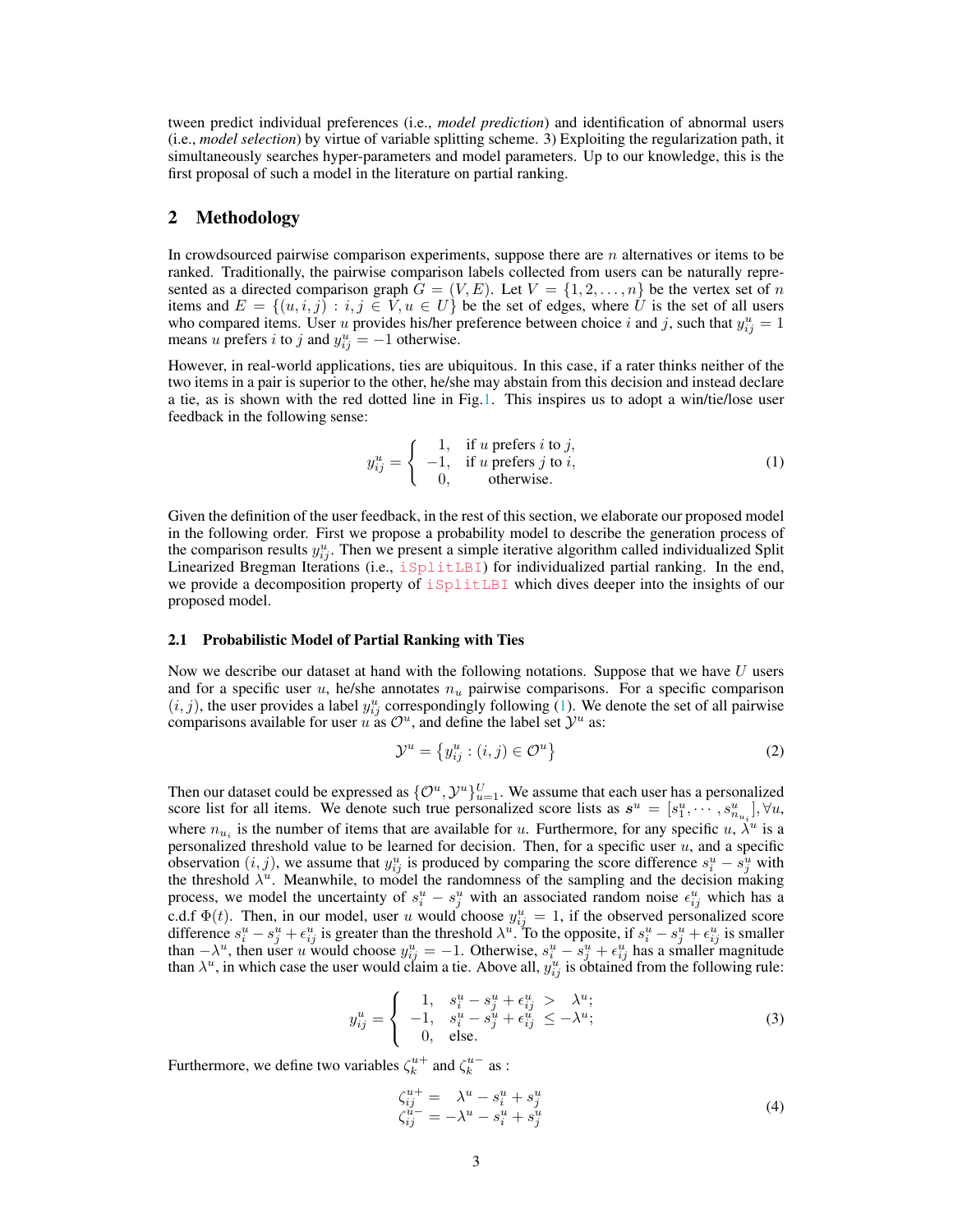Since  $\epsilon_{ij}^u$  is a random variable with a c.d.f  $\Phi$ , we could then derive the probability to observe  $y_{ij}^u$  =  $1, 0, -1$ , respectively. Specifically, together with (3) and (4) we have:

$$
P\{y_{ij}^u = 1\} = P\{\epsilon_{ij}^u > \zeta_{ij}^{u+}\} = 1 - \Phi(\zeta_{ij}^{u+})
$$
  
\n
$$
P\{y_{ij}^u = 0\} = P\{\zeta_{ij}^{u-} \le \epsilon_{ij}^u < \zeta_{ij}^{u+}\} = \Phi(\zeta_{ij}^{u+}) - \Phi(\zeta_{ij}^{u-})
$$
  
\n
$$
P\{y_{ij}^u = -1\} = P\{\epsilon_{ij}^u \le \zeta_{ij}^{u-}\} = \Phi(\zeta_{ij}^{u-}).
$$

Note that different Φ could lead to different models. In this paper, we simply consider the most widely adopted Bradley-Terry model:  $\Phi(t) = \frac{e^t}{1+t}$  $\frac{e^{\epsilon}}{1+e^{\epsilon}}$ , while leaving other models for future studies.

#### 2.2 Individualized Split LBI

In our framework, we assume the majority of participants share a common preference interest and behave rationally, while deviations from that exist but are sparse. To be specific, we consider the following linear model for annotator's individualized partial ranking:

$$
s^{u} = c_{s} + p_{s}^{u}, \quad \lambda^{u} = c_{\lambda} + p_{\lambda}^{u}, \quad s_{i}^{u} - s_{j}^{u} + \epsilon_{ij}^{u} = (c_{s_{i}} + p_{s_{i}}^{u}) - (c_{s_{j}} + p_{s_{j}}^{u}) + \epsilon_{ij}^{u}.
$$
 (5)

where (1)  $c_s$  and  $c_\lambda$  represent the consensus level pattern, in which  $c_s$  is the common global ranking score,  $c_\lambda$  is the common  $\lambda$ , as a fixed effect,  $c_{s_i}$  and  $c_{s_j}$  are the *i*th and *j*th element of  $c_s$ , respectively; (2)  $p_s^u$  and  $p_\lambda^u$  represent the individualized bias pattern, in which  $p_s^u$  is the annotator's preference deviation from the common ranking score  $c_s$ ,  $p_\lambda^u$  is the individualized bias with  $c_\lambda$ , as a random effect,  $p_{s_i}^u$  and  $p_{s_j}^u$  are the *i*th and *j*th element of  $\hat{p}_s^u$ , respectively; (3)  $\epsilon_{ij}^u$  is the random noise.

To make the notation clear, let  $P_{1,ij}^u = 1 - \Phi(\zeta_{ij}^{u+})$ ,  $P_{0,ij}^u = \Phi(\zeta_{ij}^{u+}) - \Phi(\zeta_{ij}^{u-})$  and  $P_{-1,ij}^u =$  $\Phi(\zeta_{ij}^{u-})$ , then we could represent  $P\{y_{ij}^u\}$  as:

$$
P\{y_{ij}^u\} = \left[P_{1,ij}^u\right]^{1\{y_{ij}^u = 1\}} \left[P_{0,ij}^u\right]^{1\{y_{ij}^u = 0\}} \left[P_{-1,ij}^u\right]^{1\{y_{ij}^u = -1\}}
$$

Given all above, for a specific user  $u$ , it is easy to write out the negative log-likelihood:

$$
\mathcal{L}(\mathcal{O}^u, \mathcal{Y}^u | \mathbf{s}^u, \lambda^u) = -\sum_{(i,j) \in \mathcal{O}_u} \log P\{y_{ij}^u\}.
$$
  
s.t.  $\mathbf{s}^u = \mathbf{c}_s + \mathbf{p}_s^u, \ \lambda^u = c_\lambda + p_\lambda^u, \ \lambda^u \ge \delta, \ c_\lambda \ge \delta.$  (6)

.

In the constraints we use  $\lambda^u \ge \delta$ ,  $c_\lambda \ge \delta$ , where  $\delta > 0$ , as closed and convex approximations of the positivity constraints  $\lambda^u > 0$ ,  $c_{\lambda} > 0$ . The benefit to employ the relaxations are two-fold: 1) The closed domain constraints induce closed-form solution; 2) The threshold  $\delta$  improves the quality of the solution to avoid ill-conditioned cases being too close to zero.

Obviously, the personalized bias could not grow arbitrarily large. More reasonably, only highly personalized users have a significant bias  $p_s^u$  and  $p_\lambda^u$ , while the majority of the mass tends to have smaller or even zero biases. If we denote  $P_s = \{p_s^u : u = 1, \dots, U\}$  and  $P_\lambda = \{p_\lambda^u : u = 1, \dots, U\}$  $1, \dots, U$ , this means that  $(P_s, P_\lambda)$  satisfies group sparsity, then we add a group lasso penalty to the loss function  $J_{\mu}(\boldsymbol{P}_s, \boldsymbol{P}_\lambda)$ , which is in the form:

$$
J_{\mu}(\boldsymbol{P}_s, \boldsymbol{P}_{\lambda}) = \mu \sum_{u} \left\| \begin{bmatrix} \boldsymbol{p}_s^u \\ p_{\lambda}^u \end{bmatrix} \right\|, \quad \mu > 0,
$$
\n<sup>(7)</sup>

where  $\mu$  is a regularization parameter. Such a structural penalty (7) can identify abnormal users u whose  $p_s^u$  and  $p_\lambda^u$  are nonzero. These non-zero terms increase the penalty function. However the corresponding reduction of loss function  $\mathcal{L}(\mathcal{O}^u, \mathcal{Y}^u | \mathbf{s}^u, \lambda^u)$  must dominate the increasing penalty so as to minimize the overall objective function. In this sense, the abnormal users capture the strong signals for individualized biases. However, it ignores the possibility that weak signals could also induce individualized biases. Such signals help to decrease the loss, but the reduction of loss is not strong enough to cover the penalty term. This motivates us to propose a variable splitting scheme to simultaneously embrace strong and weak patterns. Specifically, we model the overall signal  $(p_s^u, p_\lambda^u)$ as the sum of the strong signals  $(\Gamma_s^u, \Gamma_\lambda^u)$  and weak signals  $(\Delta_s^u, \Delta_\lambda^u) = (\mathbf{p}_s^u, p_\lambda^u) - (\overline{\Gamma}_s^u, \overline{\Gamma}_\lambda^u)$ . The group lasso penalty is exhibited on the strong signals. Moreover, we give the weak signals an 2

 $\ell_2$  penalty in the form:  $\mathcal{S}_{\nu}(\Gamma, P) = \frac{1}{2\nu} \sum_u$  $\begin{array}{c} \hline \end{array}$  $\begin{bmatrix} \Gamma^u_s \\ \Gamma^u_\lambda \end{bmatrix}$  $\begin{bmatrix} \boldsymbol{p}^u_s\ p^u_\lambda \end{bmatrix}$  $\rfloor\Vert$ , to avoid it being arbitrarily large.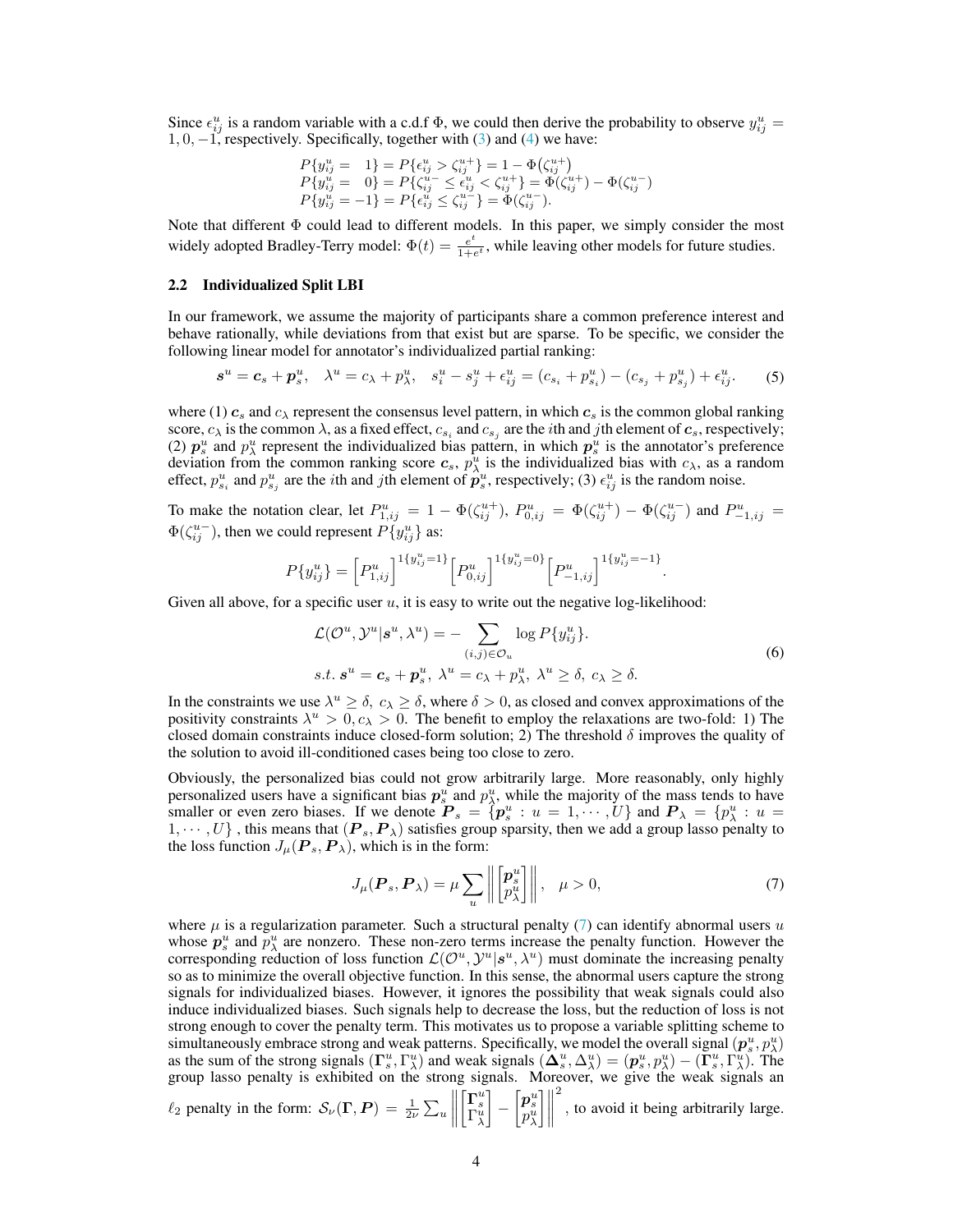Denote the parameter set as  $\Theta = \{P_s, P_\lambda, \Gamma_s, \Gamma_\lambda, c_s, c_\lambda\}$ . Define  $\Gamma_s = \{\Gamma_s^u : u = 1, \cdots, U\}$  and  $\Gamma_{\lambda} = \{\Gamma_{\lambda}^{u} : u = 1, \cdots, U\}$ , the loss function is defined as:

$$
\min_{\Theta} \sum_{u} \mathcal{L}(\mathcal{O}^{u}, \mathcal{Y}^{u} | \mathbf{s}^{u}, \lambda^{u}) + \mathcal{S}_{\nu}(\mathbf{\Gamma}, \mathbf{P}) + J_{\mu}(\mathbf{\Gamma}_{s}, \mathbf{\Gamma}_{\lambda})
$$
  
s.t.  $\mathbf{s}^{u} = \mathbf{c}_{s} + \mathbf{\Gamma}_{s}^{u}, \lambda^{u} = c_{\lambda} + \Gamma_{\lambda}^{u},$   
 $\lambda^{u} \geq \delta, c_{\lambda} \geq \delta.$  (8)

Instead of directly solving the above-mentioned problem, we adopt the Split Linearized Bregman Iterations which we call individualized Split LBI  $(i$  SplitLBI), which gives rise to a regularization path where both the model parameters and hyper-parameters are simultaneously evolved. The  $(k +$ 1)-th iteration on such a path is given as:

$$
\begin{pmatrix} \mathbf{c}_{s}^{u,k+1} \\ c_{\lambda}^{u,+1} \end{pmatrix} = \mathbf{Prox}_{J_c} \left( \begin{pmatrix} \mathbf{c}_{s}^{u,k} \\ c_{\lambda}^{u,k} \end{pmatrix} - \kappa \alpha_k \nabla_{\mathbf{c}} \mathcal{L}(\Theta^k) \right), \forall u \in \mathcal{U}
$$
(9a)

$$
\begin{pmatrix}\nP_{s}^{k+1} \\
P_{\lambda}^{k+1}\n\end{pmatrix} = \mathbf{Prox}_{J_{\mathbf{P}}}\left(\begin{pmatrix}\nP_{s}^{k} \\
P_{\lambda}^{k}\n\end{pmatrix} - \kappa \alpha_{k} \nabla_{\mathbf{P}} \mathcal{L}(\Theta^{k})\right),\n\tag{9b}
$$

$$
\begin{pmatrix} \mathbf{Z}_{s}^{k+1} \\ \mathbf{Z}_{\lambda}^{k+1} \end{pmatrix} = \begin{pmatrix} \mathbf{Z}_{s}^{k} \\ \mathbf{Z}_{\lambda}^{k} \end{pmatrix} - \alpha_{k} \nabla_{\mathbf{\Gamma}} \mathcal{L}(\Theta^{k}),
$$
\n(9c)

$$
\begin{pmatrix} \Gamma_s^{k+1} \\ \Gamma_{\lambda}^{k+1} \end{pmatrix} = \kappa \cdot \mathbf{Prox}_{J_{\mu}} \left( \begin{pmatrix} \mathbf{Z}_s^k \\ \mathbf{Z}_{\lambda}^k \end{pmatrix} \right), \ \mu = 1, \tag{9d}
$$

where the initial choice  $c_{\lambda}^{u,0} = 1 \in \mathbb{R}^1$ ,  $\mathbf{c}_s^{u,0} = 0 \in \mathbb{R}^p$ ,  $\mathbf{P}_s^0 = \mathbf{Z}_s^0 = 0 \in \mathbb{R}^{U \times p}$ ,  $\mathbf{P}_{\lambda}^0 = \mathbf{Z}_{\lambda}^0 = 0 \in$  $\mathbb{R}^U$ , parameters  $\kappa > 0$ ,  $\alpha > 0$ ,  $\nu > 0$ , and the proximal map associated with a convex function h is defined by  $\text{Prox}_h(z) = \arg \min_x ||z - x||^2/2 + h(x)$ . The  $J_c(c_\lambda)$  and  $J_P(\boldsymbol{P}_\lambda)$  are denoted as the indicator function for the set  $c_\lambda \ge \delta$  and  $\lambda^u \ge \delta$  respectively (an indicator function of a set is 0 when the input variable is in the set, otherwise it is  $+\infty$ ). Hence, at each step, the first two steps give a projected gradient descent of  $c_{\lambda}$  and  $P_{\lambda}$ , which makes the variables feasible.

The iSplitLBI algorithm generates a regularized solution path of dense estimators  $(c_s^k, c_\lambda^k, \boldsymbol{P}_s^k, \boldsymbol{P}_\lambda^k)$  and sparse estimators  $(\tilde{\boldsymbol{P}}_s^k)$  $_{s}^{k},\tilde{\bm{P}}_{\lambda}^{k}$  $\binom{n}{\lambda}$ . These sparse estimators could be obtained by projecting  $(P_s, P_\lambda)$  onto the support set of  $(\Gamma_s, \Gamma_\lambda)$ , respectively. Along the path, the stopping time at  $\tau_k = \sum_{i=1}^k \alpha_i$  in this algorithm plays the same role as the regularization parameter in the lasso problem. In fact, Eq.(9a)-(9d) describes one iteration of the optimization process, which is actually a discretization of a dynamical system shown in [10]. Such a dynamical system is known as inverse scale spaces  $[1, 21, 9]$ , leveraging a regularization path consisting of sparse models at different levels from the null to the full. At iteration k, the cumulative time  $\tau_k$  can be regarded as the inverse of the Lasso regularization parameter (here roughly  $\tau_k \sim 1/\mu$ ): the larger is  $\tau_k$ , the smaller is the regularization and hence the more nonzero parameters enter the model. Following the dynamics, the model gradually grows from sparse to dense models with increasing complexity. In particular as  $\tau_k \to \infty$ , the dynamics may reach some over-fitting models when noise exists like our case, equivalent to a full model in generalized Lasso of minimal regularization. To prevent such over-fitting models in noisy applications, we adopt an early stopping strategy to find an optimal stopping time by cross validation.

Moreover, the  $\nu$  also plays an important role in the model. When  $\nu \to 0$ , only sparse strong signals (features) are kept in models, then the iSplitLBI reduces to LBI algorithm, which is shown to reach model selection consistency under nearly the same condition as LASSO for linear models [21]. Recently, it is shown in  $[10]$  that the model selection consistency can also hold even under non-linear models. With a finite value of  $\nu$ , it is shown in [8, 9] that the sparse estimator enjoys improved model selection consistency. Moreover, equipped with the variable splitting scheme, the finite value of  $\nu$ enables the overall signals (here  $P$ ) to capture features ignored by the strong (sparse) signals. It has been shown in the literature (e.g. [24, 32]), which coincides with our discussion, that such kinds of features can improve prediction in various tasks. Now we note the following implementation details for iSplitLBI. The hyper-parameter  $\kappa$  is a damping factor which determines the bias of the sparse estimators, a bigger  $\kappa$  leading to less biased estimators (bias-free as  $\kappa \to \infty$ ). The hyper-parameter  $\alpha_k$  is the step size which determines the precise of the path, with a large  $\alpha_k$  rapidly traversing a coarse-grained path. However one has to keep  $\alpha_k \kappa$  small to avoid possible oscillations of the paths, e.g.  $\alpha_k \kappa \le \frac{2}{\|\nabla^2 \mathcal{L}(\Theta^k)\|^2_2}$ . The default choice in this paper is  $\frac{1}{\kappa \|\nabla^2 \mathcal{L}(\Theta^k)\|^2_2}$  as a tradeoff between performance and computation cost.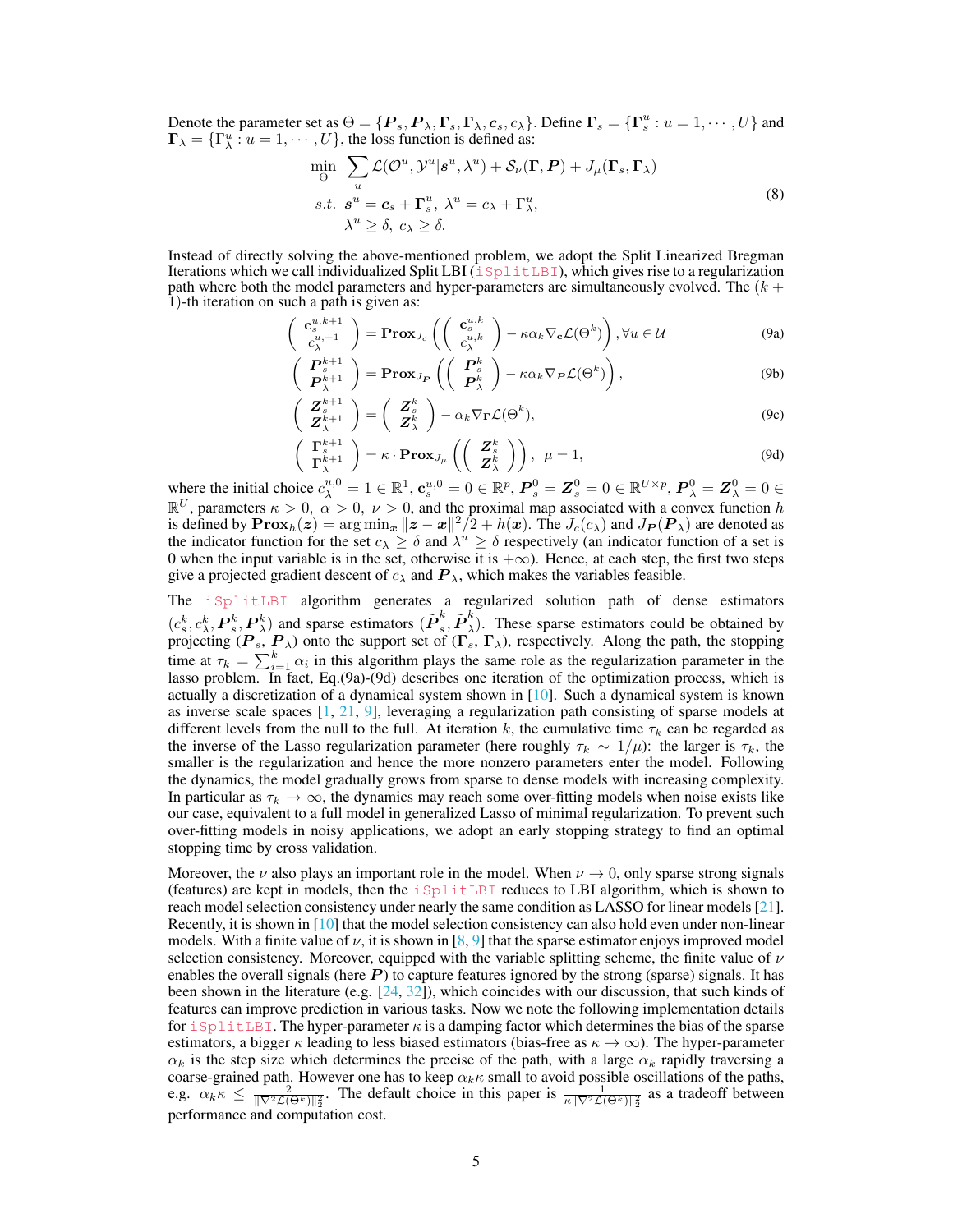#### 2.3 Decomposition Property of iSplit LBI

By virtue of the variable splitting term, the dense parameter  $P$  enjoys a specific orthogonal decomposition property, as is shown in Fig.2:

$$
\boldsymbol{P} = \boldsymbol{P}_{abn} \oplus \boldsymbol{P}_{per} \oplus \boldsymbol{P}_{ran}.
$$

(1)  $P_{abn}$  is simply  $\tilde{P}$ , i.e., the projection of  $P$  on the support set of  $\Gamma$ . In other words,  $P_{abn_{ij}} = P_{ij}$  if  $\Gamma_{ij} \neq 0$ , and



Figure 2: Decomposition of personalized parameters.

 $P_{abn_{ij}} = 0$  otherwise. Users corresponding to the non-zero columns of  $P_{abn}$  have significant biases toward the popular scores  $c_s$  and the common threshold  $c_\lambda$ . Thus the structure of  $P_{abn}$  could tell us who is an abnormal user in the crowd. In this sense, we refer to  $P_{abn}$  as the abnormal signal. This corresponds to the strong signals in the last subsection. (2) Among the remainder of such projection,  $P_{per}$  stands for the elements having a significant magnitude than random noise. This component drives the dense parameter  $P$  further away from the sparse parameter  $P$ . According to the discussion in the previous subsection, this component takes into consideration the weak signals that help to further reduce the loss function. In this sense, including  $P_{per}$  brings better performance to P. (3) The remaining entries in P are referred to as  $P_{ran}$ , i.e., the random noises, which are inevitable due to the randomness of the data.

With all above, we present a compatible framework for both model prediction and model selection: (1) The strong signal  $(P_s, P_\lambda)$  contains all the personalized biases which is a better choice for model prediction; (2)  $(\Gamma_s, \Gamma_\lambda)$  and  $P_{abn}$  exclude the weak and dense personalized signals in the overall signals, which makes it a natural choice of abnormal user identification using model selection. This motivates us to take advantage of the support set of  $\tilde{P}$  to detect abnormal users, while utilizing  $P$  for prediction.

# 3 Experiments

#### 3.1 Simulated Study

**Settings.** We validate our algorithm on simulated data with  $n = |V| = 20$  items and  $U = 50$ annotators. We first generate the true common ranking scores  $c_s \sim \mathcal{N}(0, 5^2)$ . Then each annotator has a probability  $p_1 = 0.2$  to have a nonzero  $p_s^u$ . Those nonzero  $p_s^u$ s are drawn randomly from  $\mathcal{N}(0, 5^2)$ . If  $p_s^u$  is nonzero, we generate  $p_\lambda^u$  as  $p_\lambda^u \sim c_\lambda * \mathcal{U}(-0.5, 0.5)$ , otherwise we simply set  $p_{\lambda}^{u} = 0$ , where  $c_{\lambda} = 1.5$ . At last, we draw  $N^{u}$  samples for each user randomly following the Bradley-Terry model. The sample number  $N^u$  uniformly spans  $[N_1, N_2] = [200, 400]$ . Finally, we obtain a multi-edge graph with ties annotated by 50 annotators.

Abnormal User Detection. In this part, we validate abnormal user detection ability of iSplitLBI with visualization analysis. As we have stated, the support set of  $P$  (or  $\overline{P}$  equivalently) implies the abnormal users. In this sense, we visualize the  $\tilde{P}$  (the ground-truth parameters) and  $\tilde{P}_0$  (the estimated parameters) in Fig.4 (a)-(b), whereas we visualize the magnitude of  $\vec{P}$  (i.e.  $|\vec{P}|$ ) and  $\tilde{P}_0$  (i.e.  $|\tilde{P}_0|$ ) in Fig.4 (c)-(d). Although the magnitude of  $\tilde{P}_0$  tends to be smaller than the true parameter, the results in Fig.4 (a)-(b) clearly suggest a perfect detection of the abnormal users.

Furthermore, Fig.5 shows the  $L_2$ -distance between each user's individualized ranking (i.e.,  $s^u$ ) and the common ranking (i.e.,  $c_s$ ),  $||s^u - c_s||$ . Clearly one can see the abnormal users we detected all exhibit larger L2-distance with the common ranking compared with other users. This indicates that these 13 abnormal users detected are those with large deviations from the population's opinion.

Prediction Ability. After showing the successful detection of abnormal users, in the following, we will exhibit the prediction ability of the proposed iSplit LBI method.

(1) Evaluation metrics: We measure the experimental results via two evaluation criteria, i.e., Macro-F1, and Micro-F1 over the three classes -1,0,1, which take both precision and recall into account. Note that the larger the value of Micro-F1 and Macro-F1, the better the performance. For more details, please refer to [31].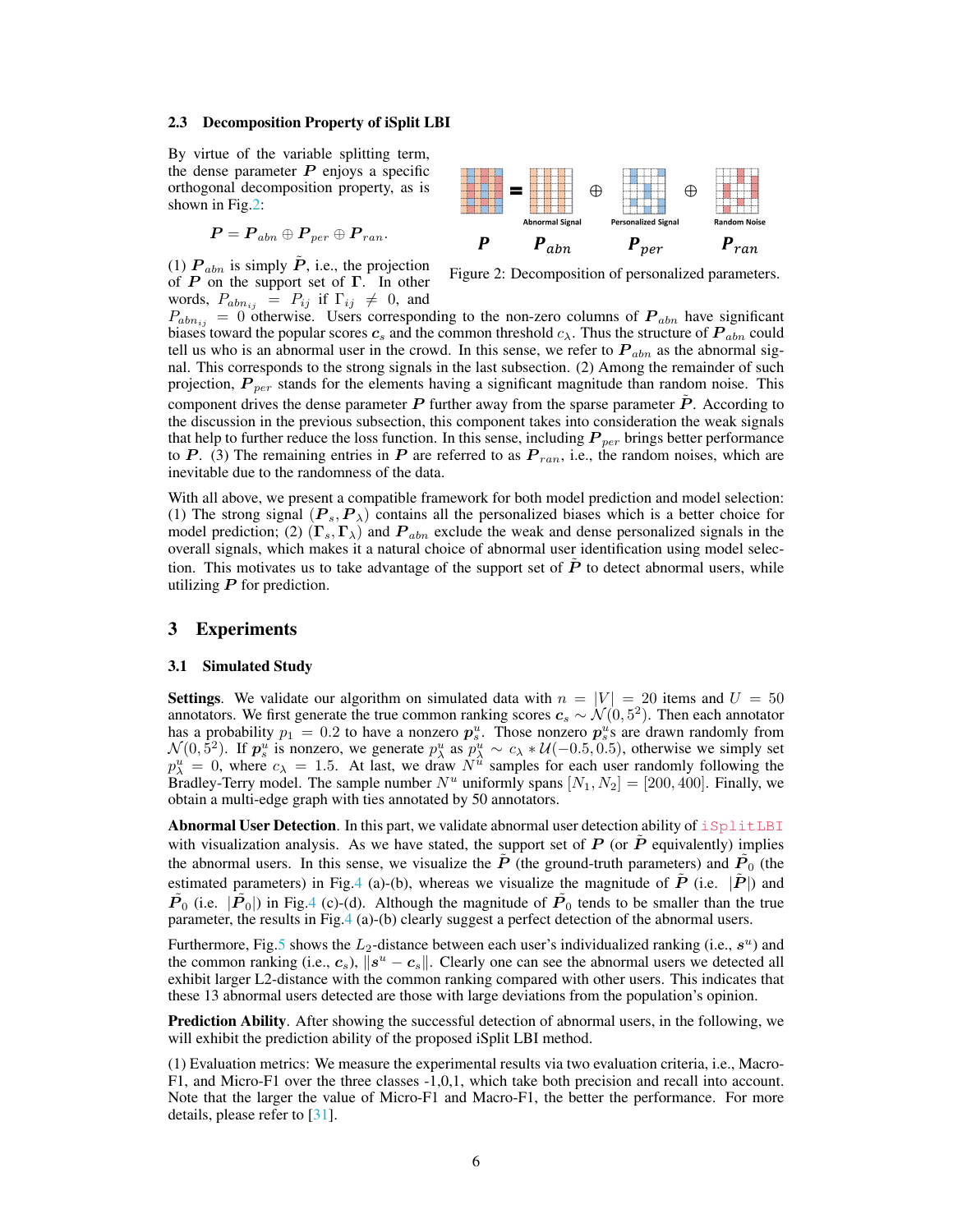

Figure 4: Visualization of the parameters. Figure 5: Detected abnormal users.

(2) Competitors: We employ two competitors that share most of the problem settings with iSplitLBI. i) the  $\alpha$ -cut algorithm [3] is an early trial of common partial ranking. Since  $\alpha$ -cut is an ensemble-based algorithm, its performance depends on the choice of weak learners. Consequently, we compare our proposed algorithm with the  $\alpha$ -cut algorithm where different types of such weak learners and regularization schemes are adopted. Regarding the parameter-tuning of the weak learners in  $\alpha$ -cut, we tune the coefficients for Ridge/LASSO regularization from the range  $\{2^{-15}, 2^{-13}, \cdots, 2^{-5}\}$  and the best parameters are picked out through a 5-fold cross-validation on the training set. ii) a most recently developed margin-based MLE method [29] where Uniform, Bradley-Terry, and Thurstone-Mosteller models are considered, respectively.

(3) Qualitative Results: Tab.1 shows the corresponding performance of our proposed algorithms and the competitors. In this table, the second column shows the weak learners and regularization terms employed in  $\alpha$ -cut and three models proposed in MLE-based algorithm. Specifically, LR represents for logistics regression, SVM stands for the Support Vector Machine method, LS stands for the method of least squares while SVR stands for the Support Vector Regression method. For regularization, we employ the Ridge and LASSO regularization terms. Here we split the data into a training set (80% of each user's pairwise comparisons) and a

|               | $(a)$ Micro-F1 | $(b)$ Macro-F1 |            |                    |                   |          |  |
|---------------|----------------|----------------|------------|--------------------|-------------------|----------|--|
| types         | algorithms     |                |            | min median max std | minmedian max std |          |  |
| $\alpha$ -cut | LRLasso        | 1.216 .345     |            | .365.033           | .238 .323         | .364.036 |  |
|               | LRRidge        | 1.319          | .347       | .380.018           | .338<br>.210      | .392.061 |  |
|               | SVMlasso       | 1.318 .340     |            | .367.012           | .216.305          | .401.051 |  |
|               | SVMRidge       |                | .294.349   | .367.016           | .198.334          | .429.077 |  |
|               | LSLasso        |                | .306.344   | .368.016           | $.206$ $.347$     | .413.044 |  |
|               | LSRidge        |                | 1.320 .346 | .368.013           | .222 .325         | .410.051 |  |
|               | SVRlasso       | 1.329          | .347       | .377.013           | .357<br>.221      | .448.057 |  |
|               | SVRRidge       | .312.336       |            | .378.019           | $.220$ $.346$     | .436.050 |  |
| MT.F.         | Un             | 1.599          | .622       | .660.014           | .588<br>.605      | .631.011 |  |
|               | <b>BT</b>      |                | .772 .801  | .839.015           | .628 .660         | .679.015 |  |
|               | TМ             | 1.767          | .799       | .820.016           | .608 .637         | .669.016 |  |
| Ours          | Ours           | 1.825          | .834       | .841.005           | .747.761          | .774.007 |  |

Table 1: Experimental results on simulated dataset.

testing set (the remaining 20%). To ensure the statistical stability, we repeat this procedure 20 times. It is easy to see that iSplit LBI significantly outperforms the other two competitors with an average of  $0.834 \pm 0.005$  in Micro-F1 and  $0.761 \pm 0.007$  in Macro-F1 due to its individualized property.

#### 3.2 Human Age

**Dataset**. In this dataset, 25 images from human age dataset FG-NET  $\frac{1}{1}$  are annotated by a group of volunteers on ChinaCrowds platform. The annotator is presented with two images and given a choice of which one is older (or difficult to judge). Totally, we obtain 9589 feedbacks from 91 annotators.

Qualitative Results. Tab.2 shows the corresponding performance of our proposed algorithms and the competitors. We can easily find that our proposed algorithm significantly outperforms the other two competitors in terms of both Micro-F1 and Macro-F1. Moreover, Fig.6 (a) shows the  $L_2$ distance between selected users' (i.e., the top 10% and bottom 10% in the regularization path) individualized ranking and the common ranking. Clearly one can see that users jumped out earlier (i.e.,

<sup>1</sup> http://www.fgnet.rsunit.com/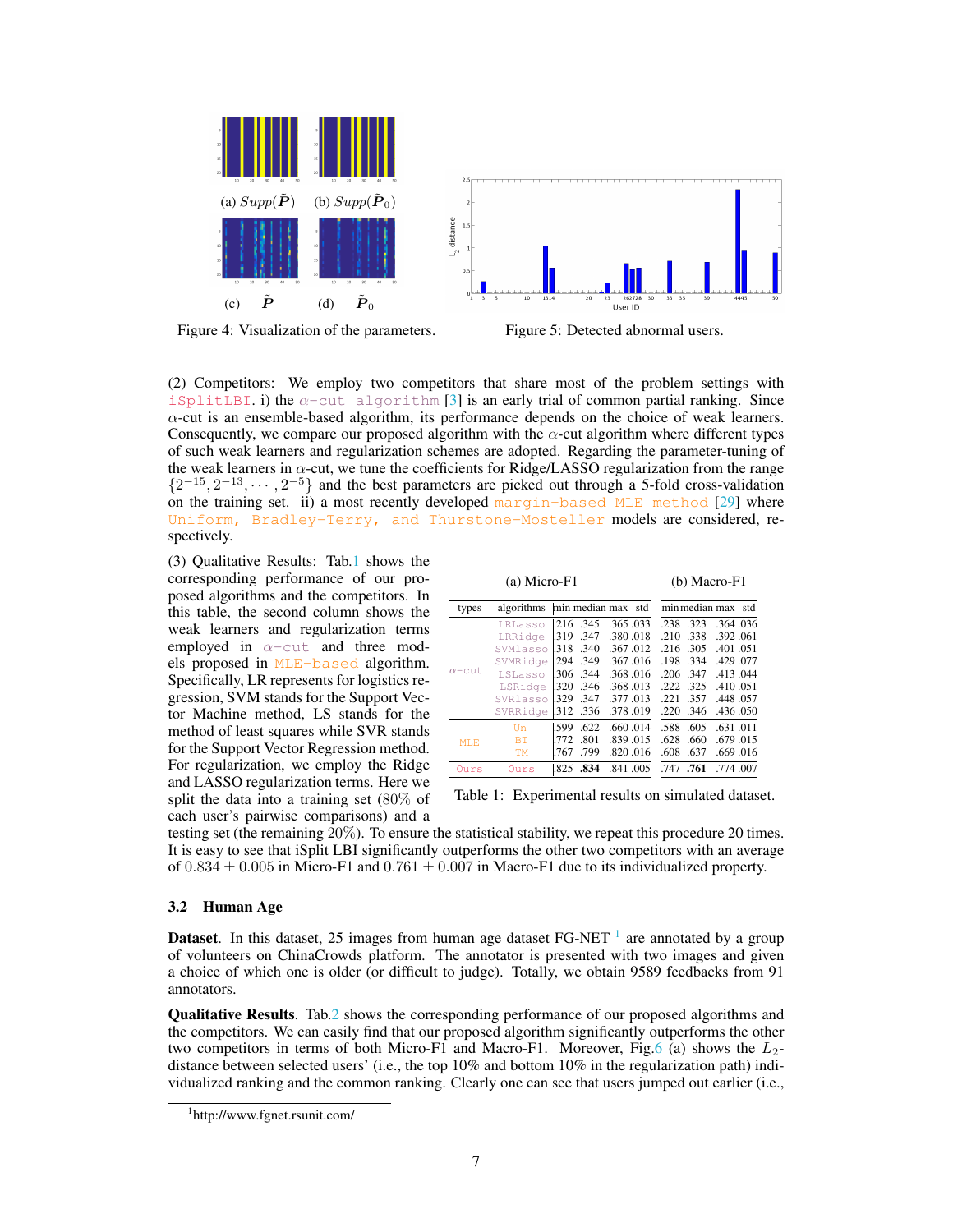the top 10% marked with pink) show larger  $L_2$ -distance, thus are those with large deviation from the population's opinion and can be treated as abnormal users. On the contrary, users jumped out later (i.e., the bottom 10% marked with blue) tend to have smaller or even zero  $L_2$ -distance.

### 3.3 WorldCollege Ranking

Dataset. We now apply the proposed method to the world college ranking dataset, which is composed of 261 colleges. Using the Allourideas crowdsourcing platform, a total of 340 random annotators with different backgrounds from various countries (e.g., USA, Canada, Spain, France, Japan, China, etc.) are shown randomly with pairs of these colleges and asked to decide which of the two universities is more attractive to attend. If the voter thinks the two colleges are incomparable, he/she can choose the third option by clicking "I cannot decide". Finally, we obtain a total of 11012 feedbacks, among which 9409 samples are

Qualitative Results. Tab.3 shows the comparable results on the college dataset. It is easy to see that our proposed algorithm again achieves better Micro-F1 and Macro-F1 with a large margin than all the  $\alpha$ -cut and MLE-based variants. To investigate the reason behind this, we further compare our proposed algorithm with the MLE-based algorithms in terms of finegrained precision, recall performances on label  $\{-1, 0, 1\}$  in Fig.6 (c). For labels -1 and 1, the performance improvement is relatively small, whereas a sharp improvement is highlighted for label 0. This suggests that the major contribution of the overall improvements of our proposed al-

| algorithms<br>LRLasso<br>LRRidge<br>SVMlasso | .428<br>.422 | .443     | min median max std<br>.458.008 | min median max<br>std<br>.358<br>.381.016<br>.327 |
|----------------------------------------------|--------------|----------|--------------------------------|---------------------------------------------------|
|                                              |              |          |                                |                                                   |
|                                              |              |          |                                |                                                   |
|                                              |              | .443     | .457.008                       | .364<br>.387.015<br>.330                          |
|                                              |              | .422.442 | .463.010                       | .355<br>.371.013<br>.331                          |
| SVMRidge                                     | .424         | .443     | .457.008                       | .351<br>.379.014<br>.330                          |
| LSLasso                                      | .423         |          | .455.008                       | 335 361<br>.383.014                               |
| LSRidge                                      |              |          | .464.009                       | .365<br>.398.014<br>.335                          |
| SVRlasso                                     | .418         | .431     | .449.008                       | .397.014<br>.364<br>.333                          |
| SVRRidge                                     | .422         | .432     | .450.007                       | .381.012<br>.367<br>.337                          |
| Uni.                                         |              | .705     | .738.012                       | .641.012<br>.606<br>.589                          |
| <b>BT</b>                                    | 731          | .741     | .755.008                       | .628<br>.647.012<br>.599                          |
| <b>TM</b>                                    | .728         | .739     | .756.008                       | .647.012<br>.623<br>.603                          |
| Ours                                         | 1.765        | .779     | .791.007                       | .680.694<br>.712.010                              |
|                                              |              |          | .441<br>.426.442<br>.692       |                                                   |

Table 2: Experimental results on Human Age dataset.

pairwise comparisons with clear opinions (i.e., 1/-1) and the remaining 1603 are samples records with voter clicking "I cannot decide" (i.e., 0).

|               | $(b)$ Macro-F1 |      |            |                    |                    |      |          |
|---------------|----------------|------|------------|--------------------|--------------------|------|----------|
| types         | algorithms     |      |            | min median max std | min median max std |      |          |
|               | LRLasso        | 1318 | .350       | .408.026           | .328               | .349 | .367.011 |
|               | LRRidge        |      | 1.325 .352 | .408.023           | .323               | .348 | .364.010 |
|               | SVMlasso       |      | 1325 343   | .404.029           | .333               | .345 | .371.009 |
|               | SVMRidge       |      | .327 .354  | .402.025           | .327               | .345 | .365.010 |
| $\alpha$ -cut | LSLasso        | .305 | .320       | .377.016           | .331               | .342 | .362.010 |
|               | LSRidge        | .331 | .345       | .403.023           | .334               | .345 | .365.009 |
|               | SVRlasso       |      | 1306 328   | .378.018           | .327               | .346 | .363.010 |
|               | SVRRidge       |      | .323.348   | .402.023           | .323               | .350 | .361.012 |
|               | Uni.           | .521 | .536       | .550.009           | .482               | .496 | .514.009 |
| MT.F.         | ВT             | .539 | .552       | .565.008           | .496               | .513 | .526.010 |
|               | <b>TM</b>      | .539 | .551       | .565.008           | .496 .511          |      | .526.010 |
| Ours          | Ours           | .637 | .649       | .663.008           | .608.645           |      | .674.016 |

Table 3: Experimental results on College dataset.

gorithm comes from its strength to recognize the incomparable pairs, which is exactly the main pursuit of this paper. Moreover, similar to the human age dataset, we also plot the  $L_2$  distance between the top/bottom 10% users' individualized ranking and the common ranking and similar phenomenon occurs on this dataset, as is shown in Fig.6 (b). Again, we see a significant difference between the recognized most individualized rankers and the least individualized rankers.

# 4 Conclusions

In this paper, we propose a novel method called  $\exists$  splitLBI which is capable of simultaneously predicting personalized rankings with ties and detecting the abnormal users in the crowd. To tackle the personalized deviations of the scores, a hierarchical decomposition of the model parameters is designed where both the popular opinions and the individualized effects are taken into consideration. In what follows, a specific variable splitting scheme is adopted to separate the functionality of model prediction and abnormal user detection. Experiments on both simulated examples and real-world applications together demonstrate the effectiveness of the proposed method.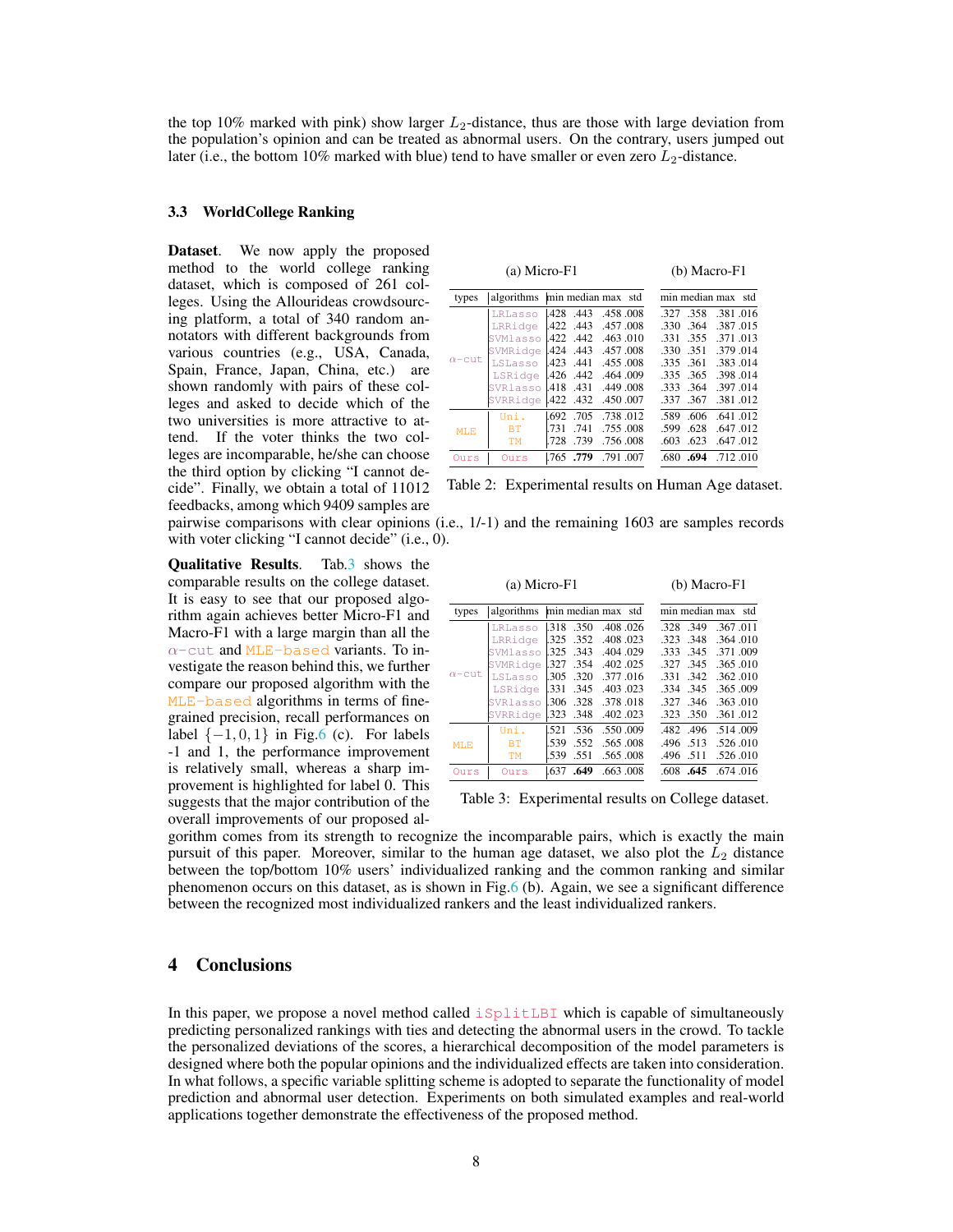

Figure 6: (a)-(b) The  $L_2$  distance between individualized ranking scores and common ranking scores of selected users on age and college datasets. (c) Fine-grained comparison on college dataset. P1, P2, P3 represent the precision for class -1, 0, 1, respectively; while R1, R2, R3 represent the corresponding recalls, respectively.

### Acknowledgments

This work was supported in part by the National Key R&D Program of China (Grant No. 2016YFB0800403), in part by National Natural Science Foundation of China: 61620106009, U1636214, 61836002, U1803264, U1736219, 61672514 and 61976202, in part by National Basic Research Program of China (973 Program): 2015CB351800, in part by Key Research Program of Frontier Sciences, CAS: QYZDJ-SSW-SYS013, in part by the Strategic Priority Research Program of Chinese Academy of Sciences, Grant No. XDB28000000, in part by Peng Cheng Laboratory Project of Guangdong Province PCL2018KP004, in part by Beijing Natural Science Foundation (4182079), in part by Youth Innovation Promotion Association CAS, and in part by Hong Kong Research Grant Council (HKRGC) grant 16303817.

## References

- [1] M. Burger, S. Osher, J. Xu, and G. Gilboa. Nonlinear inverse scale space methods for image restoration. In *International Workshop on Variational, Geometric, and Level Set Methods in Computer Vision*, pages 25–36. Springer, 2005.
- [2] X. Chen, P. N. Bennett, K. Collins-Thompson, and E. Horvitz. Pairwise ranking aggregation in a crowdsourced setting. In *International Conference on Web Search and Data Mining*, pages 193–202, 2013.
- [3] W. Cheng, M. Rademaker, B. De Baets, and E. Hüllermeier. Predicting partial orders: ranking with abstention. In *Joint European Conference on Machine Learning and Knowledge Discovery in Databases*, pages 215–230, 2010.
- [4] D. Cynthia, K. Ravi, N. Moni, and S. Dandapani. Rank aggregation methods for the web. In *International Conference on World Wide Web*, pages 613–622, 2001.
- [5] A. Gionis, H. Mannila, K. Puolamäki, and A. Ukkonen. Algorithms for discovering bucket orders from data. In *ACM SIGKDD International Conference on Knowledge Discovery and Data Mining*, pages 561– 566, 2006.
- [6] X. He, Z. He, X. Du, and T.-S. Chua. Adversarial personalized ranking for recommendation. In *International ACM SIGIR Conference on Research & Development in Information Retrieval*, pages 355–364, 2018.
- [7] H. Hu, Y. Zheng, Z. Bao, G. Li, J. Feng, and R. Cheng. Crowdsourced POI labelling: Location-aware result inference and task assignment. In *International Conference on Data Engineering*, pages 61–72. IEEE, 2016.
- [8] C. Huang, X. Sun, J. Xiong, and Y. Yao. Split LBI: An iterative regularization path with structural sparsity. In *Advances in Neural Information Processing Systems*, pages 3369–3377, 2016.
- [9] C. Huang, X. Sun, J. Xiong, and Y. Yao. Boosting with structural sparsity: A differential inclusion approach. *Applied and Computational Harmonic Analysis*, 48(1):1–45, 2020.
- [10] C. Huang and Y. Yao. A unified dynamic approach to sparse model selection. In *International Conference on Artificial Intelligence and Statistics*, pages 2047–2055, 2018.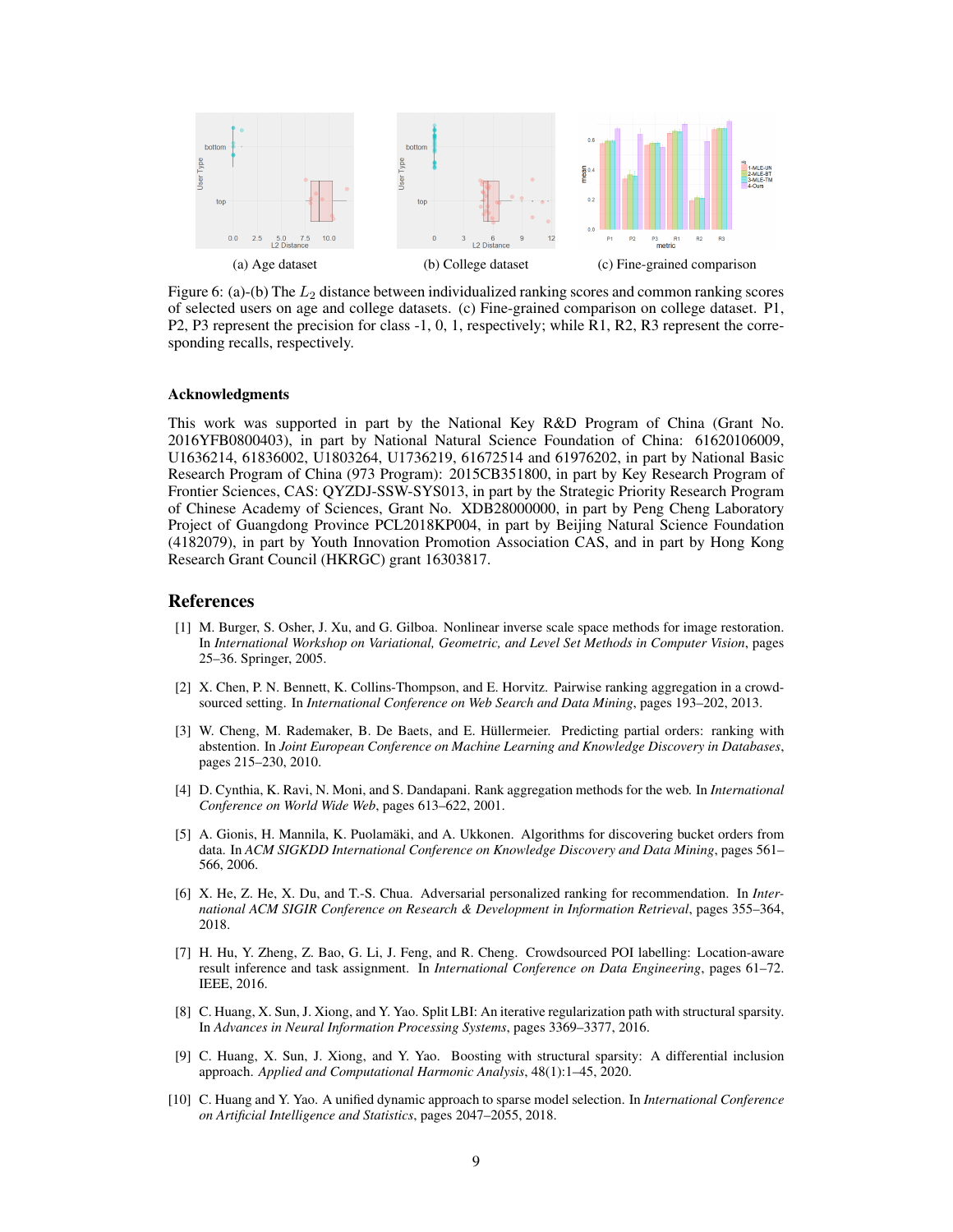- [11] X. Jiang, L.-H. Lim, Y. Yao, and Y. Ye. Statistical ranking and combinatorial Hodge theory. *Mathematical Programming*, 127(6):203–244, 2011.
- [12] Z. Jiang, H. Liu, B. Fu, Z. Wu, and T. Zhang. Recommendation in heterogeneous information networks based on generalized random walk model and bayesian personalized ranking. In *ACM International Conference on Web Search and Data Mining*, pages 288–296, 2018.
- [13] E. Kamar, A. Kapoor, and E. Horvitz. Identifying and accounting for task-dependent bias in crowdsourcing. In *AAAI Conference on Human Computation and Crowdsourcing*, 2015.
- [14] G. Lebanon and Y. Mao. Non-parametric modeling of partially ranked data. *Journal of Machine Learning Research*, 9:2401–2429, 2008.
- [15] G. Li, C. Chai, J. Fan, X. Weng, J. Li, Y. Zheng, Y. Li, X. Yu, X. Zhang, and H. Yuan. Cdb: optimizing queries with crowd-based selections and joins. In *ACM International Conference on Management of Data*, pages 1463–1478. ACM, 2017.
- [16] T. Liu. *Learning to Rank for Information Retrieval*. Springer, 2011.
- [17] T. Lu and C. Boutilier. Learning mallows models with pairwise preferences. In *International Conference on Machine Learning*, pages 145–152, 2011.
- [18] T. Lu and C. Boutilier. Effective sampling and learning for mallows models with pairwise-preference data. *The Journal of Machine Learning Research*, 15(1):3783–3829, 2014.
- [19] Y. Lu and S. N. Negahban. Individualized rank aggregation using nuclear norm regularization. In *Allerton Conference on Communication, Control, and Computing (Allerton)*, pages 1473–1479, 2015.
- [20] S. Negahban, S. Oh, and D. Shah. Iterative ranking from pair-wise comparisons. In *Advances in neural information processing systems*, pages 2474–2482, 2012.
- [21] S. Osher, F. Ruan, J. Xiong, Y. Yao, and W. Yin. Sparse recovery via differential inclusions. *Applied and Computational Harmonic Analysis*, 41(2):436–469, 2016.
- [22] B. Osting, C. Brune, and S. Osher. Enhanced statistical rankings via targeted data collection. In *International Conference on Machine Learning*, pages 489–497, 2013.
- [23] A. Sheshadri and M. Lease. Square: A benchmark for research on computing crowd consensus. In *AAAI conference on human computation and crowdsourcing*, 2013.
- [24] X. Sun, L. Hu, Y. Yao, and Y. Wang. GSplit LBI: Taming the procedural bias in neuroimaging for disease prediction. In *International Conference on Medical Image Computing and Computer-Assisted Intervention*, pages 107–115, 2017.
- [25] M. Venanzi, J. Guiver, G. Kazai, P. Kohli, and M. Shokouhi. Community-based bayesian aggregation models for crowdsourcing. In *International Conference on World Wide Web*, pages 155–164. ACM, 2014.
- [26] Q. Xu, T. Jiang, Y. Yao, Q. Huang, B. Yan, and W. Lin. Random partial paired comparison for subjective video quality assessment via HodgeRank. In *ACM International Conference on Multimedia*, pages 393– 402, 2011.
- [27] Q. Xu, J. Xiong, X. Cao, Q. Huang, and Y. Yao. From social to individuals: a parsimonious path of multi-level models for crowdsourced preference aggregation. *IEEE Transactions on Pattern Analysis and Machine Intelligence*, 41(4):844–856, 2019.
- [28] Q. Xu, J. Xiong, X. Cao, and Y. Yao. Parsimonious mixed-effects HodgeRank for crowdsourced preference aggregation. In *ACM International Conference on Multimedia*, pages 841–850, 2016.
- [29] Q. Xu, J. Xiong, X. Sun, Z. Yang, X. Cao, Q. Huang, and Y. Yao. A margin-based mle for crowdsourced partial ranking. In *ACM International Conference on Multimedia*, pages 591–599, 2018.
- [30] J. Yi, R. Jin, S. Jain, and A. Jain. Inferring users' preferences from crowdsourced pairwise comparisons: A matrix completion approach. In *AAAI Conference on Human Computation and Crowdsourcing*, pages 207–215, 2013.
- [31] M.-L. Zhang and Z.-H. Zhou. A review on multi-label learning algorithms. *IEEE Transactions on Knowledge and Data Engineering*, 26(8):1819–1837, 2014.